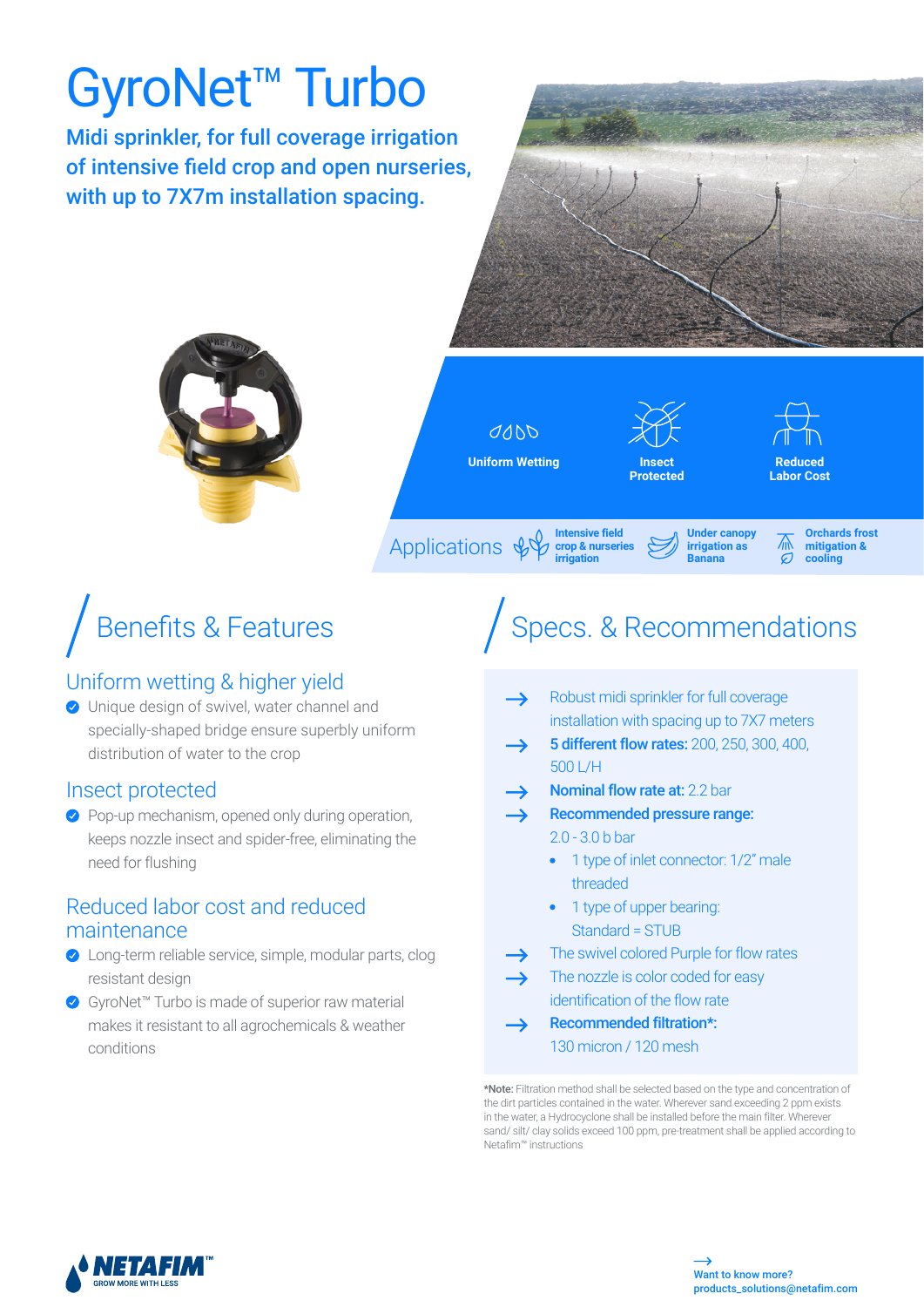#### $\rightarrow$  TECHNICAL DATA

| <b>NOZZLE</b>       | <b>CODE</b><br><b>COLOR</b> | <b>WORKING</b><br><b>PRESSURE</b><br>(L/H)<br>(BAR) |                  | <b>WETTED</b><br>DIAMETER*<br>(M) | PRECIPITATION (MM/H) |       |       |       |       |
|---------------------|-----------------------------|-----------------------------------------------------|------------------|-----------------------------------|----------------------|-------|-------|-------|-------|
| <b>SIZE</b><br>(MM) |                             |                                                     | <b>FLOW RATE</b> |                                   | SPACING (M X M)      |       |       |       |       |
|                     |                             |                                                     |                  |                                   | 4 X 6                | 5 X 6 | 6 X 6 | 7 X 6 | 7 X 7 |
|                     | YELLOW                      | 2.0                                                 | 190              | 9.5                               | 8.0                  | 6.4   | 5.3   | 4.6   | 3.9   |
| 1.89                |                             | 2.5                                                 | 213              | 10.0                              | 9.0                  | 7.2   | 6.0   | 5.1   | 4.4   |
|                     |                             | 3.0                                                 | 233              | 10.0                              | 9.8                  | 7.8   | 6.5   | 5.6   | 4.8   |
|                     | <b>DARK PINK</b>            | 2.0                                                 | 244              | 10.0                              | 10.3                 | 8.2   | 6.8   | 5.9   | 5.0   |
| 2.14                |                             | 2.5                                                 | 273              | 10.0                              | 11.5                 | 9.2   | 7.7   | 6.6   | 5.6   |
|                     |                             | 3.0                                                 | 299              | 10.0                              | 12.5                 | 10.0  | 8.3   | 7.1   | 6.1   |
|                     | <b>GREEN</b>                | 2.0                                                 | 287              | 10.0                              | 12.0                 | 9.6   | 8.0   | 6.9   | 5.9   |
| 2.31                |                             | 2.5                                                 | 321              | 11.0                              | 13.5                 | 10.8  | 9.0   | 7.7   | 6.6   |
|                     |                             | 3.0                                                 | 351              | 11.0                              | 14.8                 | 11.8  | 9.8   | 8.4   | 7.2   |
| 2.67                | <b>BLUE</b>                 | 2.0                                                 | 388              | 12.0                              | 16.5                 | 13.2  | 11.0  | 9.4   | 8.1   |
|                     |                             | 2.5                                                 | 434              | 12.0                              | 18.5                 | 14.8  | 12.3  | 10.6  | 9.1   |
|                     |                             | 3.0                                                 | 475              | 12.0                              | 20.3                 | 16.2  | 13.5  | 11.6  | 9.9   |
| 3.00                | <b>BROWN</b>                | 2.0                                                 | 485              | 12.0                              | 20.3                 | 16.2  | 13.5  | 11.6  | 9.9   |
|                     |                             | 2.5                                                 | 543              | 12.5                              | 22.8                 | 18.2  | 15.2  | 13.0  | 11.1  |
|                     |                             | 3.0                                                 | 594              | 12.5                              | 24.8                 | 19.8  | 16.5  | 14.1  | 12.1  |

\* at least 0.5 mm/h

\*\*Performance table prepared under laboratory conditions, sprinkler head 1.0 meter above ground

 $CU = OR > THAN 92\%$   $CU = OR > 88\% AND < 92\%$   $CU = OR > 86\% AND < 88\%$ 

#### $\rightarrow$  PACKAGING DATA

| STRIPNET™ PRO                             | <b>OUANTITY P/</b><br><b>INITS</b> | <b>BOX SIZE</b><br><b>CM X CM X</b> | <b>BOX WEIGHT</b><br>(KG) | <b>EROXES</b><br><b>P/PALLET</b> | <b>P/PALLET</b> | TOTAL UNITS PALLET WEIGHT<br>(KG) |
|-------------------------------------------|------------------------------------|-------------------------------------|---------------------------|----------------------------------|-----------------|-----------------------------------|
| <b>HEAD ONLY</b>                          | 500                                | $18 \times 34 \times 79$ 104        |                           |                                  | 0000            | 220                               |
| COMPLETE UR STAND (120 CM.) W/O STAKE 100 |                                    | $17 \times 26 \times 139$ 9.5       |                           | $-15$                            | 125             | 153                               |

#### → GyroNet™ TURBO HEAD ONLY

| <b>MODEL &amp; NOZZLE COLOR</b> | 1 UNIT       | 25 UNITS / BAG | 100 UNITS / BAG |
|---------------------------------|--------------|----------------|-----------------|
| 200 / YELLOW                    | 64100-002040 | 64100-002010   | 64100-002070    |
| $1250$ / DARK PINK              | 64100-003050 |                | 64100-003080    |
| $\sqrt{300}$ / GREEN            | 64100-004040 | 64100-004050   | 64100-004070    |
| 400 / BLUE                      | 64100-004940 |                |                 |
| i / BROWN'                      | 64100-006000 |                |                 |

#### → GyroNet<sup>™</sup> TURBO COMPONENTS

#### GyroNet™ TURBO UPPER BEARING



GyroNet™ TURBO BRIDGE

64120-002000

GyroNet™ TURBO SWIVEL + ASSY. SLEEVE



→ GyroNet<sup>™</sup> TURBO NOZZLES

#### GyroNet™ TURBO BODY NOZZLE

| <b>MODEL &amp; NOZZLE COLOR</b> | <b>CATALOG NUMBER</b> |
|---------------------------------|-----------------------|
| 200 / YELLOW                    | 64120-001000          |
| 250 / DARK PINK                 | 64120-001100          |
| 300 / GREEN                     | 64120-001200          |
| 400 / BLUE                      | 64120-001280          |
| 500 / BROWN                     | 64120-001350          |

#### $\rightarrow$  COMPLEMENTARY PRODUCTS

| <b>PRODUCT</b><br><b>ILLUSTRATION</b> | <b>DESCRIPTION</b>                                             | <b>CATALOG</b><br><b>NUMBER</b> |
|---------------------------------------|----------------------------------------------------------------|---------------------------------|
|                                       | $SOCKET$ %"-%"<br>FEMALE-FEMALE THREAD                         | 65080-004500                    |
|                                       | SPRINKLER ADAPTER<br>1" 8 34" 70 35"<br>FFAMI F-FFAMI F THRFAD | 60101-000501                    |



**EFRICH FIELD** TO SPRINGLERS FOR OPEN FIELD CROPS // GYRONET™ TURBO 67 OPEN FIELD CROPS // GYRONET™ TURBO 67 OPEN FIELD CROPS // GYRONET™ TURBO 67 OPEN FIELD CROPS // GYRONET™ TURBO 67 OPEN FIELD CROPS // GYRONET™ TURBO 6 i, products\_solutions@netafim.com